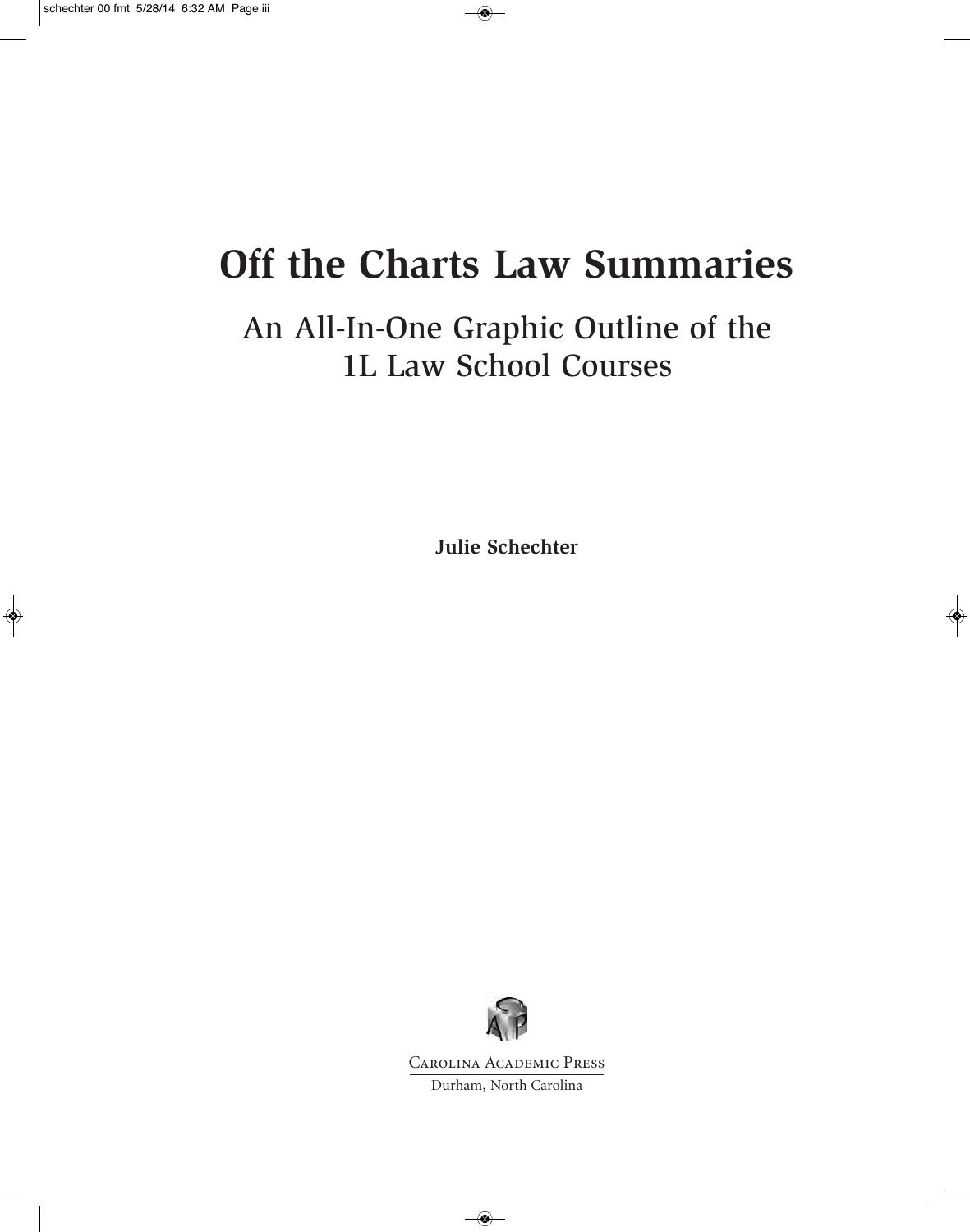Copyright © 2014 Julie Schechter All Rights Reserved

Library of Congress Cataloging-in-Publication Data

Schechter, Julie F., author. Off the charts law summaries : an all-in-one graphic outline of the 1L law school courses / Julie Schechter. pages cm ISBN 978-1-61163-260-6 (alk. paper) 1. Law--United States--Outlines, syllabi, etc. I. Title. KF388.S34 2014 349.7302'02--dc23 2013048927

Carolina Academic Press 700 Kent Street Durham, North Carolina 27701 Telephone (919) 489-7486 Fax (919) 493-5668 www.cap-press.com

Printed in the United States of America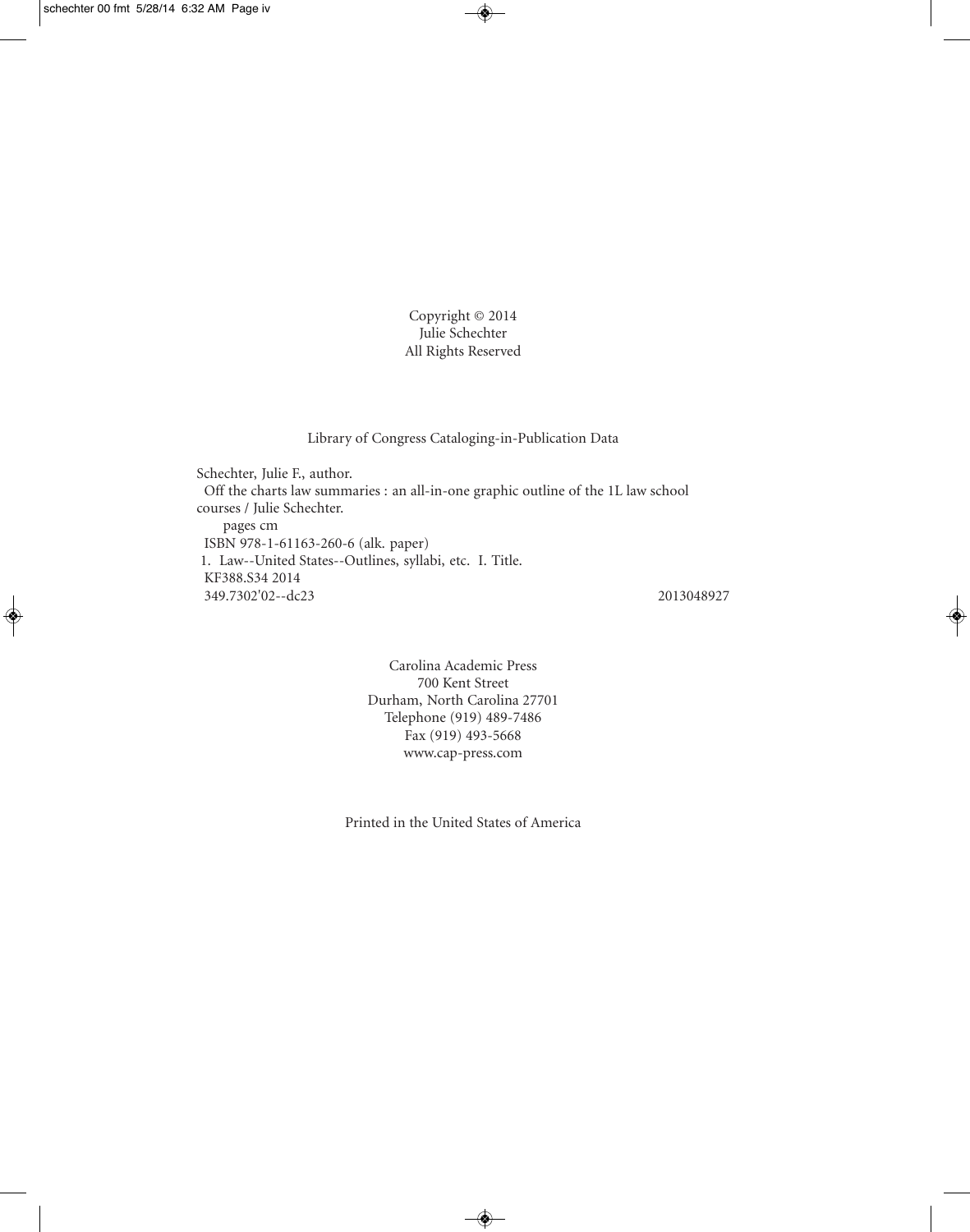*To my incredible parents. Thank you for your endless love and support.*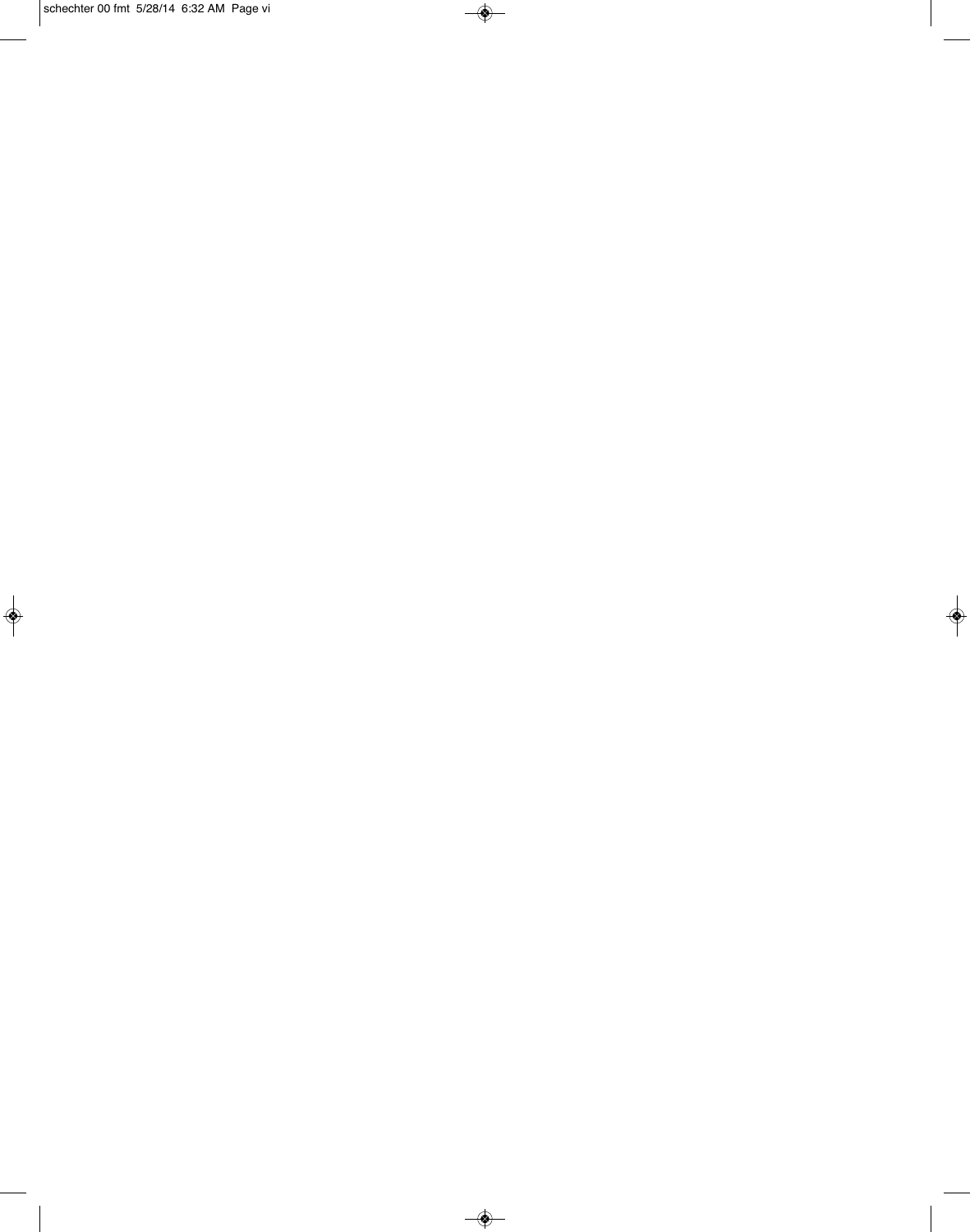## **Contents**

| Civil Procedure                                                                                                                                                                                                                | $\overline{3}$ |
|--------------------------------------------------------------------------------------------------------------------------------------------------------------------------------------------------------------------------------|----------------|
|                                                                                                                                                                                                                                | 5              |
| Federal Jurisdiction                                                                                                                                                                                                           | 9              |
|                                                                                                                                                                                                                                | 10             |
|                                                                                                                                                                                                                                | 11             |
|                                                                                                                                                                                                                                | 13             |
|                                                                                                                                                                                                                                |                |
| Pleadings                                                                                                                                                                                                                      | 15             |
| Defendant's Response to Being Served (and the context of the served of the served of the served served served served served and served served served served served served served served served served served served served ser | 16             |
|                                                                                                                                                                                                                                | 17             |
| The Answer                                                                                                                                                                                                                     | 18             |
|                                                                                                                                                                                                                                | 19             |
|                                                                                                                                                                                                                                | 20             |
|                                                                                                                                                                                                                                | 21             |
|                                                                                                                                                                                                                                | 22             |
|                                                                                                                                                                                                                                | 23             |
|                                                                                                                                                                                                                                | 24             |
| The Doctrines of Res Judicata and Collateral Estoppel (and an according contract of Res Judicata and Collateral Estoppel (and according continuous control of Res Judicata and Collateral Estoppel (and according control of R | 25             |
|                                                                                                                                                                                                                                | 26             |
|                                                                                                                                                                                                                                | 27             |
|                                                                                                                                                                                                                                | 28             |
|                                                                                                                                                                                                                                | 29             |
|                                                                                                                                                                                                                                | 30             |
|                                                                                                                                                                                                                                |                |
| Types of Class Actions (also continued as a control of the control of the control of the control of the control of the control of the control of the control of the control of the control of the control of the control of th |                |
|                                                                                                                                                                                                                                |                |
| Contracts                                                                                                                                                                                                                      |                |
|                                                                                                                                                                                                                                |                |
|                                                                                                                                                                                                                                |                |
| Common Contract Clauses (all contract clauses of all contract clauses of all contract clauses of all contract clauses (all contract clauses of all contract clauses of all contract clauses of all contract clauses of all con | 41             |
|                                                                                                                                                                                                                                | 42             |
|                                                                                                                                                                                                                                | 43             |
|                                                                                                                                                                                                                                | 44             |
|                                                                                                                                                                                                                                | 45             |
|                                                                                                                                                                                                                                | 46             |
|                                                                                                                                                                                                                                | 47             |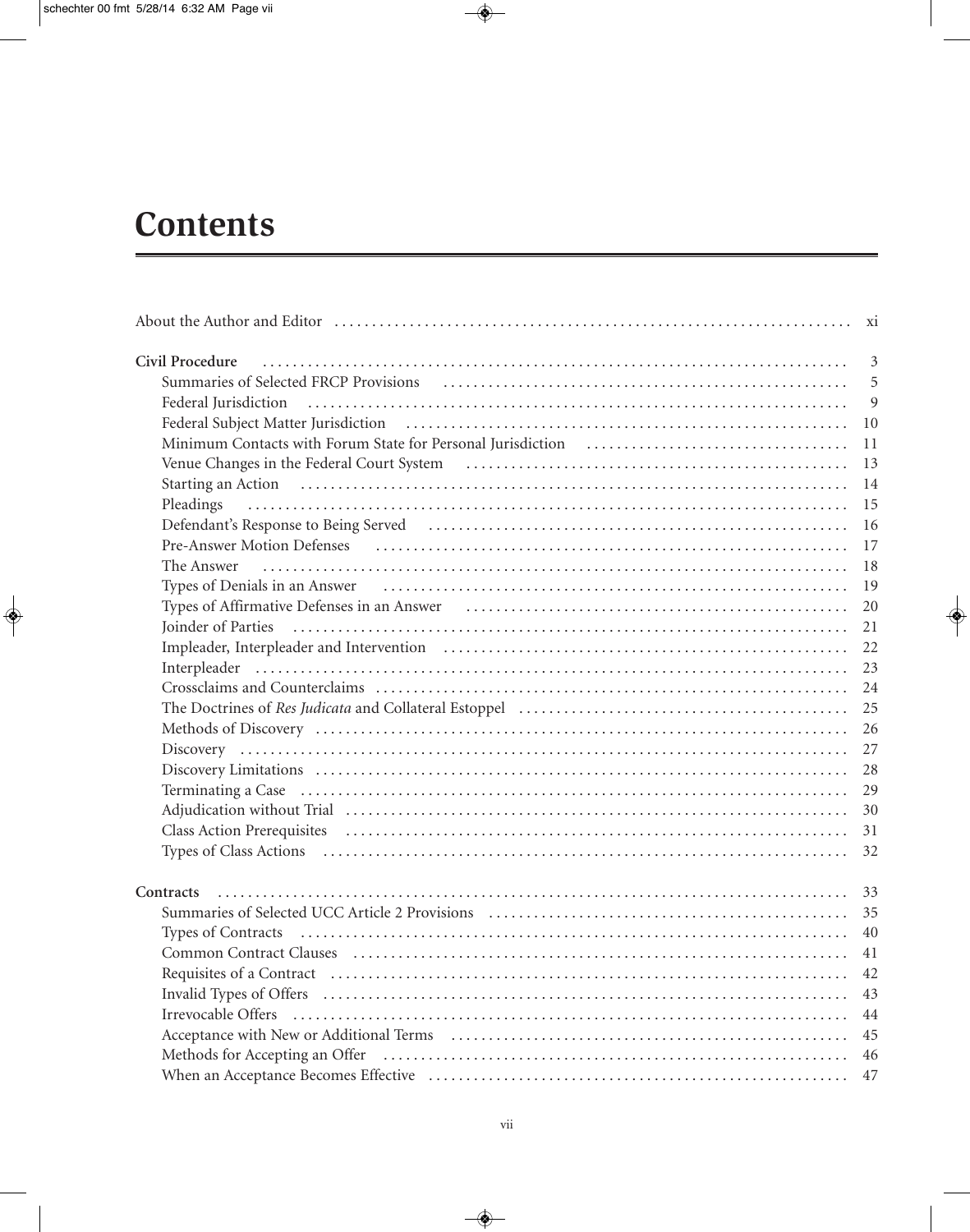| Termination of the Power to Accept an Offer (and acceptance of the Asseman Assembly) and the Power to Accept an Offer (and acceptance of the Asseman Asseman Asseman Asseman Asseman Asseman Asseman Asseman Asseman Asseman A |    |
|--------------------------------------------------------------------------------------------------------------------------------------------------------------------------------------------------------------------------------|----|
|                                                                                                                                                                                                                                | 50 |
| Sufficiency of Consideration (and according to the control of the control of Consideration (and according to the control of the control of the control of the control of the control of the control of the control of the cont | 51 |
| Order of Performance Under a Contract (and the contract of the contract of the contract of the contract of the contract of the contract of the contract of the contract of the contract of the contract of the contract of the |    |
|                                                                                                                                                                                                                                |    |
|                                                                                                                                                                                                                                |    |
|                                                                                                                                                                                                                                |    |
| Unanticipated Change of Circumstances after Contract Formation as a Defense to the Contract  57                                                                                                                                |    |
|                                                                                                                                                                                                                                |    |
| Void and Voidable Contracts (all contracts of the contracts of the contracts of the contracts of the contracts                                                                                                                 |    |
|                                                                                                                                                                                                                                |    |
|                                                                                                                                                                                                                                |    |
|                                                                                                                                                                                                                                |    |
|                                                                                                                                                                                                                                |    |
|                                                                                                                                                                                                                                |    |
| Defenses to Contractual Enforcement (and the contractual enforcement of 55). The contractual enforcement (b) and the contractual enforcement (c) and the contractual enforcement (c) and the contractual enforcement (c) and t |    |
|                                                                                                                                                                                                                                |    |
|                                                                                                                                                                                                                                |    |
|                                                                                                                                                                                                                                |    |
|                                                                                                                                                                                                                                |    |
|                                                                                                                                                                                                                                |    |
|                                                                                                                                                                                                                                |    |
| Monetary Damages Available in Breach of Contract Cases (and accordinate contract material and 72                                                                                                                               |    |
|                                                                                                                                                                                                                                |    |
|                                                                                                                                                                                                                                |    |
|                                                                                                                                                                                                                                |    |
|                                                                                                                                                                                                                                |    |
| Theoretical Purposes of Criminal Punishment (and all continuous control of the control of the control of the control of the control of the control of the control of the control of the control of the control of the control  |    |
|                                                                                                                                                                                                                                |    |
|                                                                                                                                                                                                                                |    |
|                                                                                                                                                                                                                                |    |
|                                                                                                                                                                                                                                |    |
|                                                                                                                                                                                                                                |    |
|                                                                                                                                                                                                                                |    |
| Attempt                                                                                                                                                                                                                        |    |
|                                                                                                                                                                                                                                |    |
|                                                                                                                                                                                                                                |    |
|                                                                                                                                                                                                                                |    |
|                                                                                                                                                                                                                                |    |
|                                                                                                                                                                                                                                |    |
|                                                                                                                                                                                                                                |    |
|                                                                                                                                                                                                                                |    |
|                                                                                                                                                                                                                                |    |
|                                                                                                                                                                                                                                |    |
|                                                                                                                                                                                                                                |    |
|                                                                                                                                                                                                                                |    |
|                                                                                                                                                                                                                                |    |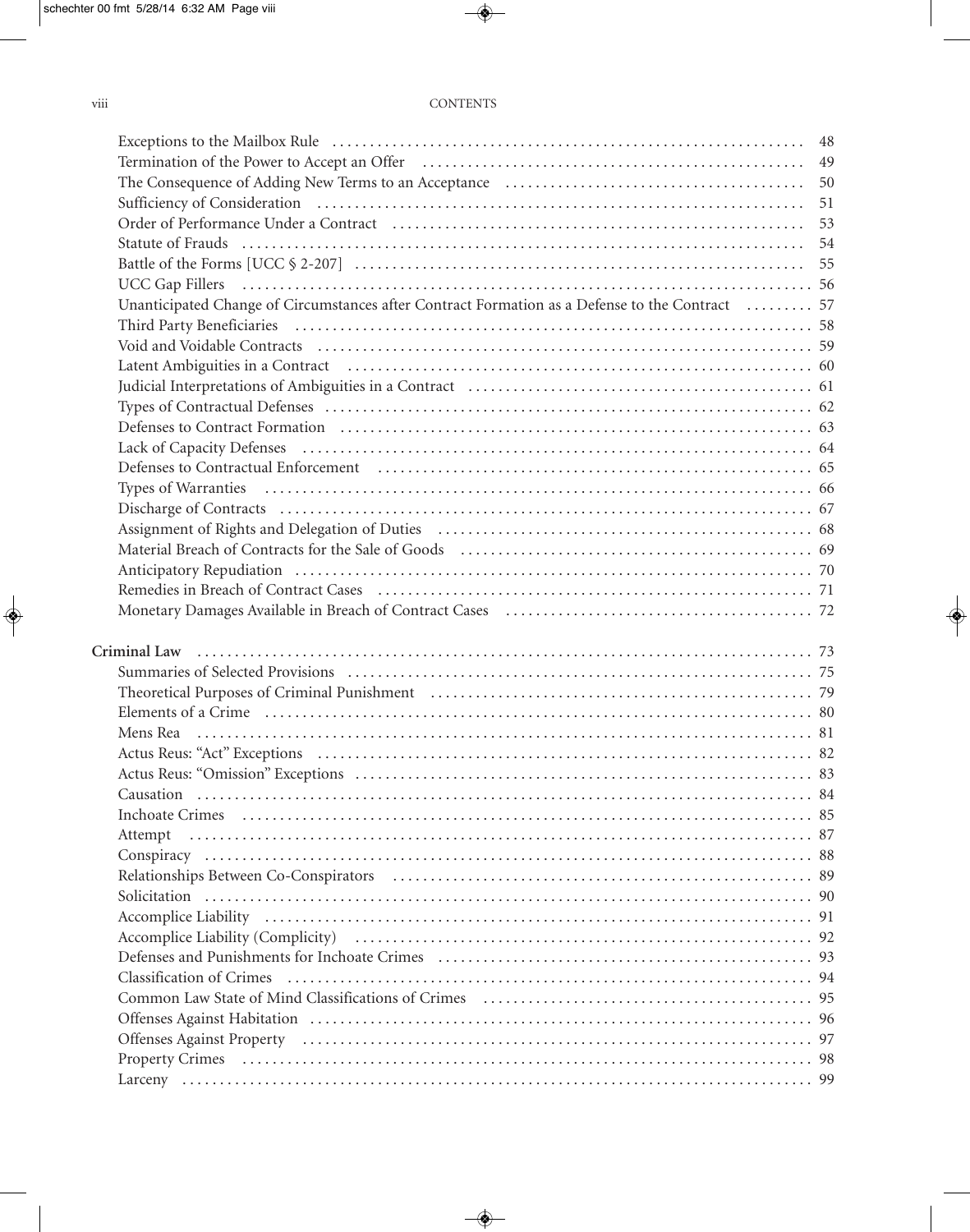#### CONTENTS ix

| Offenses Against the Person (a) contain the control of the Person (a) and the Person (b) and the Person (b) and the Person (b) and the Person (b) and the Person (b) and the Person (b) and the Person (b) and the Person (b)  |  |
|--------------------------------------------------------------------------------------------------------------------------------------------------------------------------------------------------------------------------------|--|
|                                                                                                                                                                                                                                |  |
|                                                                                                                                                                                                                                |  |
|                                                                                                                                                                                                                                |  |
|                                                                                                                                                                                                                                |  |
|                                                                                                                                                                                                                                |  |
|                                                                                                                                                                                                                                |  |
|                                                                                                                                                                                                                                |  |
| Use of Force for Law Enforcement (and according to the USE) 108                                                                                                                                                                |  |
|                                                                                                                                                                                                                                |  |
|                                                                                                                                                                                                                                |  |
|                                                                                                                                                                                                                                |  |
|                                                                                                                                                                                                                                |  |
|                                                                                                                                                                                                                                |  |
|                                                                                                                                                                                                                                |  |
|                                                                                                                                                                                                                                |  |
|                                                                                                                                                                                                                                |  |
| Ownership Rights to Lost, Mislaid and Found Property (Changel Community) 116                                                                                                                                                   |  |
| Water Rights (a) in the contract of the contract of the contract of the contract of the contract of the contract of the contract of the contract of the contract of the contract of the contract of the contract of the contra |  |
|                                                                                                                                                                                                                                |  |
| Water Rights to Percolating Underground Water (and all contracts) was extended to the Percolating Underground Water (and all contracts) and the Rights to Percolating Underground Water (and all contracts) and the Rights and |  |
|                                                                                                                                                                                                                                |  |
|                                                                                                                                                                                                                                |  |
|                                                                                                                                                                                                                                |  |
|                                                                                                                                                                                                                                |  |
|                                                                                                                                                                                                                                |  |
| Eminent Domain and the Takings Clause (and according to the Marian March 122)                                                                                                                                                  |  |
|                                                                                                                                                                                                                                |  |
|                                                                                                                                                                                                                                |  |
|                                                                                                                                                                                                                                |  |
|                                                                                                                                                                                                                                |  |
|                                                                                                                                                                                                                                |  |
|                                                                                                                                                                                                                                |  |
| <b>Concurrent Estates</b>                                                                                                                                                                                                      |  |
|                                                                                                                                                                                                                                |  |
|                                                                                                                                                                                                                                |  |
|                                                                                                                                                                                                                                |  |
|                                                                                                                                                                                                                                |  |
|                                                                                                                                                                                                                                |  |
|                                                                                                                                                                                                                                |  |
| <b>Creation of Easements</b>                                                                                                                                                                                                   |  |
|                                                                                                                                                                                                                                |  |
|                                                                                                                                                                                                                                |  |
|                                                                                                                                                                                                                                |  |
|                                                                                                                                                                                                                                |  |
| Rule Against Restraints on Alienation (and according to the control of the Against Restraints on Alienation (and according to the Against Restraints on Alienation (and according to the Against Against Against Against Again |  |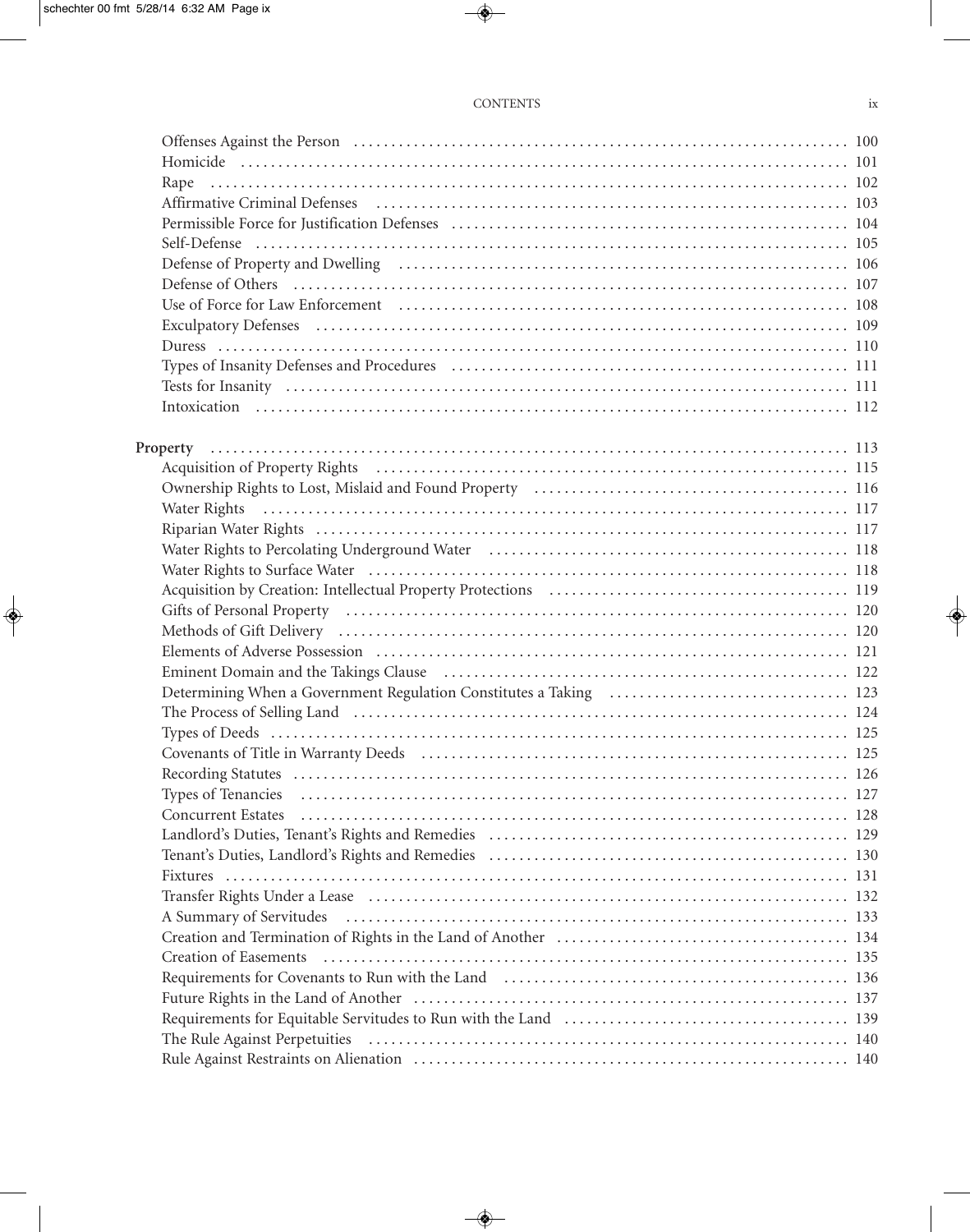### x CONTENTS

| Freehold Estates (a) respectively and the control of the state of the state of the states (a) and the state of the state of the state of the state of the state of the state of the state of the state of the state of the sta |  |
|--------------------------------------------------------------------------------------------------------------------------------------------------------------------------------------------------------------------------------|--|
|                                                                                                                                                                                                                                |  |
|                                                                                                                                                                                                                                |  |
|                                                                                                                                                                                                                                |  |
|                                                                                                                                                                                                                                |  |
| Alienation and Division of Possessory Estate (and all contracts) and all also and Division of Possessory Estate (and all contracts) and all also and the 146                                                                   |  |
| Security Interests in Real Property (and according to the control of the security Interests in Real Property (b) and the security of the second security of the second security of the second second second second second seco |  |
|                                                                                                                                                                                                                                |  |
| <b>Torts</b>                                                                                                                                                                                                                   |  |
|                                                                                                                                                                                                                                |  |
|                                                                                                                                                                                                                                |  |
| The Reasonable Person Test to Determine Negligence (and accordinate contract to the 153                                                                                                                                        |  |
|                                                                                                                                                                                                                                |  |
|                                                                                                                                                                                                                                |  |
|                                                                                                                                                                                                                                |  |
|                                                                                                                                                                                                                                |  |
|                                                                                                                                                                                                                                |  |
|                                                                                                                                                                                                                                |  |
|                                                                                                                                                                                                                                |  |
|                                                                                                                                                                                                                                |  |
|                                                                                                                                                                                                                                |  |
|                                                                                                                                                                                                                                |  |
|                                                                                                                                                                                                                                |  |
|                                                                                                                                                                                                                                |  |
|                                                                                                                                                                                                                                |  |
|                                                                                                                                                                                                                                |  |
|                                                                                                                                                                                                                                |  |
|                                                                                                                                                                                                                                |  |
|                                                                                                                                                                                                                                |  |
|                                                                                                                                                                                                                                |  |
|                                                                                                                                                                                                                                |  |
|                                                                                                                                                                                                                                |  |
|                                                                                                                                                                                                                                |  |
| Products Liability (also contain the control of the control of the control of the control of the control of the control of the control of the control of the control of the control of the control of the control of the contr |  |
|                                                                                                                                                                                                                                |  |
| Defamation                                                                                                                                                                                                                     |  |
|                                                                                                                                                                                                                                |  |
|                                                                                                                                                                                                                                |  |
|                                                                                                                                                                                                                                |  |
|                                                                                                                                                                                                                                |  |
|                                                                                                                                                                                                                                |  |
|                                                                                                                                                                                                                                |  |